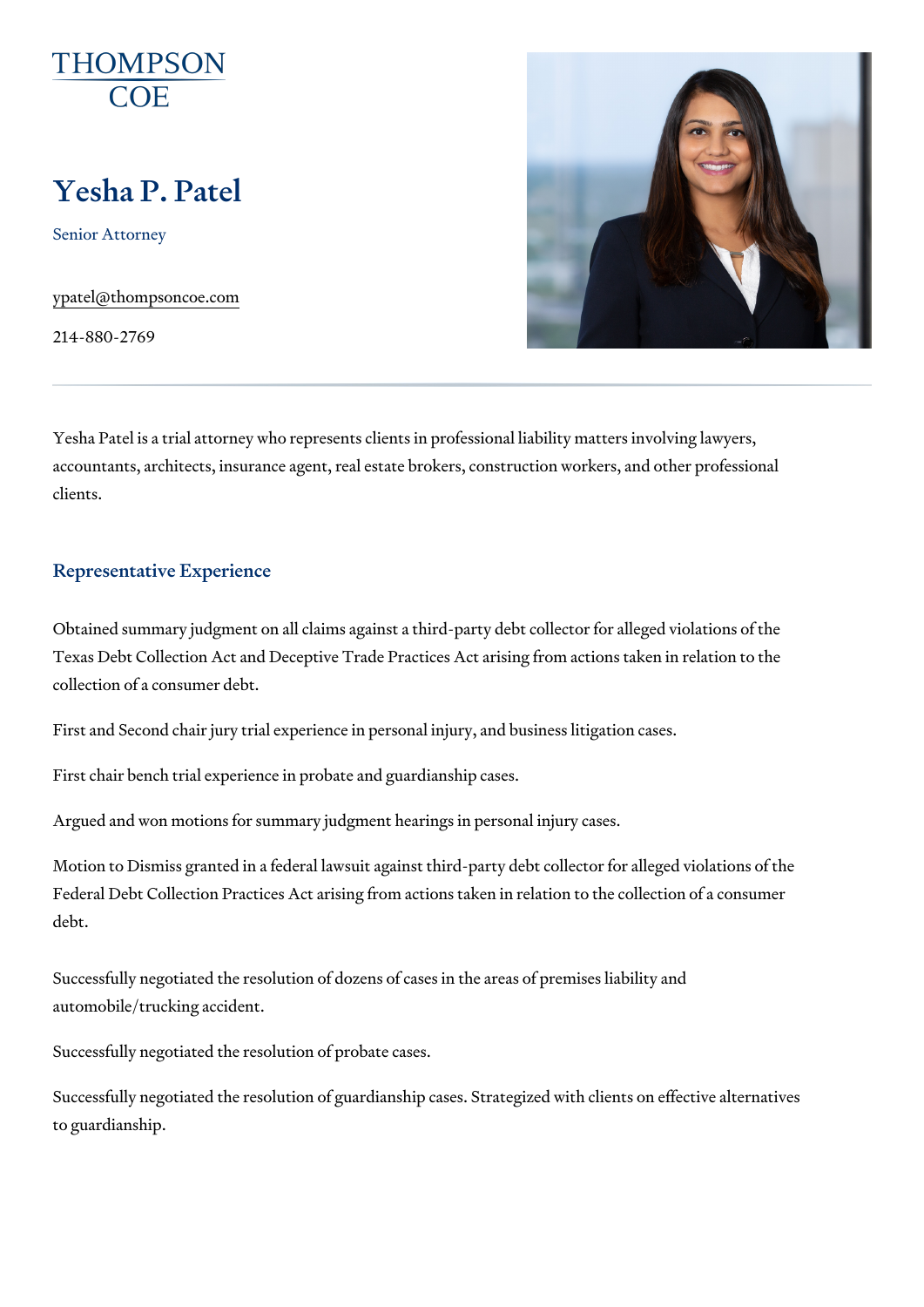Filed and received expunction of two charges for a pro bono client through

Obtained summary judgment on claims against an insurance agency for vio Practices Act, Texas Insurance Code, and Negligent Misrepresentation.

# Awards & Recognition

SUPER LAWYERS - RISING STAR Listed for Professional Liability: Defense 2021-2022

FORT WORTH MAGAZINE Top Attorney list 2018

#### Related Services

[Professional](https://www.thompsoncoe.com/people/yesha-p-patel/) Liability

## Education, Admissions & Activities

#### EDUCATION

Oklahoma City University School of Law J.D., 2015 Jodi Marquette American Indian Wills Clinic

#### University of Texas at Arlington

B.A., 2012 Political Science Honor Roll

#### BAR ADMISSIONS

# Texas 2015

COURT ADMISSIONS

United States District Court of Texas Northern, Southern, Eastern

PROFESSIONAL AND COMMUNITY ACTIVITIES